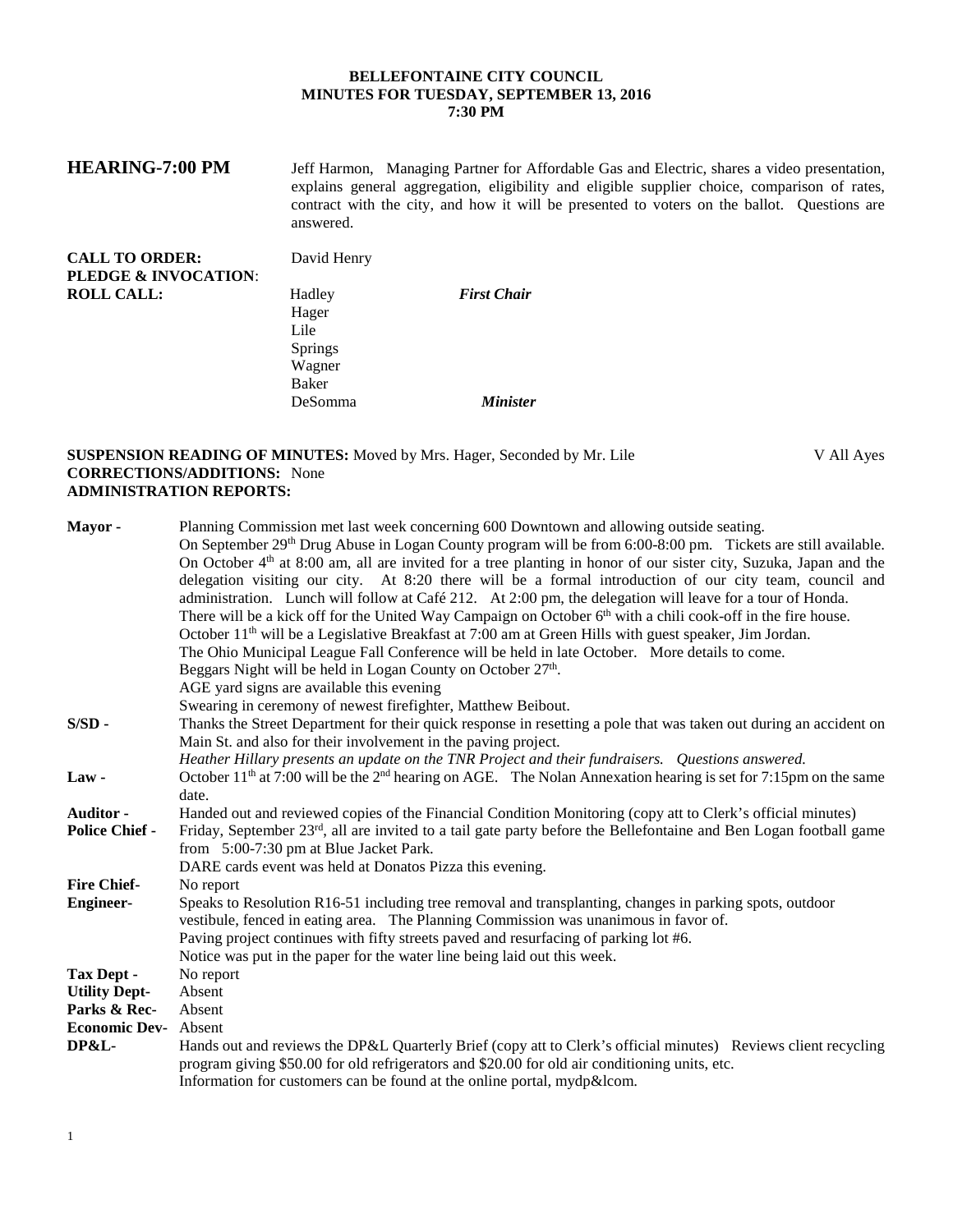### **REPORTS OF STANDING COMMITTEES:**

| <b>Rules</b> -                                                            | Explained Ordinances on the Agenda. The Rules Committee met on Wednesday, August 31, at 7:30 am in            |  |  |  |
|---------------------------------------------------------------------------|---------------------------------------------------------------------------------------------------------------|--|--|--|
|                                                                           | Council Chambers. Topics included medical marijuana laws and fowls in the city limits. (minutes att to clerks |  |  |  |
|                                                                           | official minutes)                                                                                             |  |  |  |
| <b>Finance -</b>                                                          | Explained ordinances and resolution on the agenda.                                                            |  |  |  |
| <b>Utilities -</b>                                                        | Explained ordinance on the agenda.                                                                            |  |  |  |
| Safety -                                                                  | No report                                                                                                     |  |  |  |
| <b>Streets</b> -                                                          | Explained resolution on the agenda.                                                                           |  |  |  |
| <b>Sidewalks, Curbs &amp; Parks</b> – Explained resolution on the agenda. |                                                                                                               |  |  |  |
| Audit -                                                                   | No report                                                                                                     |  |  |  |
|                                                                           |                                                                                                               |  |  |  |

## **COMMUNICATIONS FROM CITIZENS:**

# **INTRODUCTION OF ORDINANCES:**

### **1. ORDINANCES FOR 1ST READING**

- R16-50 A. A RESOLUTION SUPPORTING A DESIGNATED BICYCLE ROUTE PROMOTING TOURISM IN THE CITY OF BELLEFONTAINE AND LOGAN COUNTY COUNTY. **PARKS**
	- Adoption Moved by Lile, seconded by Hager V All Ayes
- R16-51 B. A RESOLUTION IN SUPPORT OF THE CITY OF BELLEFONTAINE PERMITTING CERTAIN IMPROVEMENTS LOCATED AT 108 S. MAIN ST., IN THE CITY OF BELLEFONTAINE, OHIO.

**STREETS**

- Adoption- Moved by Hadley, seconded by Hager V All Ayes
- R16-52 C. A RESOLUTION ACCEPTING THE AMOUNTS AND RATES AS DETERMINED BY THE BUDGET COMMISSION AND AUTHORIZING THE NECESSARY TAX LEVIES AND CERTIFYING THEM TO THE COUNTY AUDITOR. **FINANCE**

Adoption- Moved by Baker, seconded by Hadley V All Ayes

# **2. ORDINANCES FOR 2ND READING**

16-48 A. AN ORDINANCE AUTHORIZING THE SERVICE-SAFETY DIRECTOR TO ENTER INTO CONTRACT FOR CONSTRUCTION OF THE CITY OF BELLEFONTAINE EAST HIGH AVENUE BRIDGE RECONSTRUCTION PROJECT (2016-03) AND DECLARING AN EMERGENCY IN THE CITY OF BELLEFONTAINE, OHIO. **FINANCE**

| 3RR -      | Moved by Baker, seconded by Wagner   | V All Ayes |
|------------|--------------------------------------|------------|
| Passage -  | Moved by Baker, seconded by DeSommaV | All        |
|            | Aves                                 |            |
| Adoption – | Moved by Baker, seconded by DeSomma  | V All Aves |

16-49 C. AN ORDINANCE CHANGING THE ZONING CLASSIFICATION OF CERTAIN REAL PROPERTY CONTAINING 5.858 ACRES BEING A PORTION OF PARCEL NUMBER 17-077-20-04-019-000 LOCATED AT 1029 N. MAIN STREET, BELLEFONTAINE, OHIO FROM R-3, MULTI FAMILY